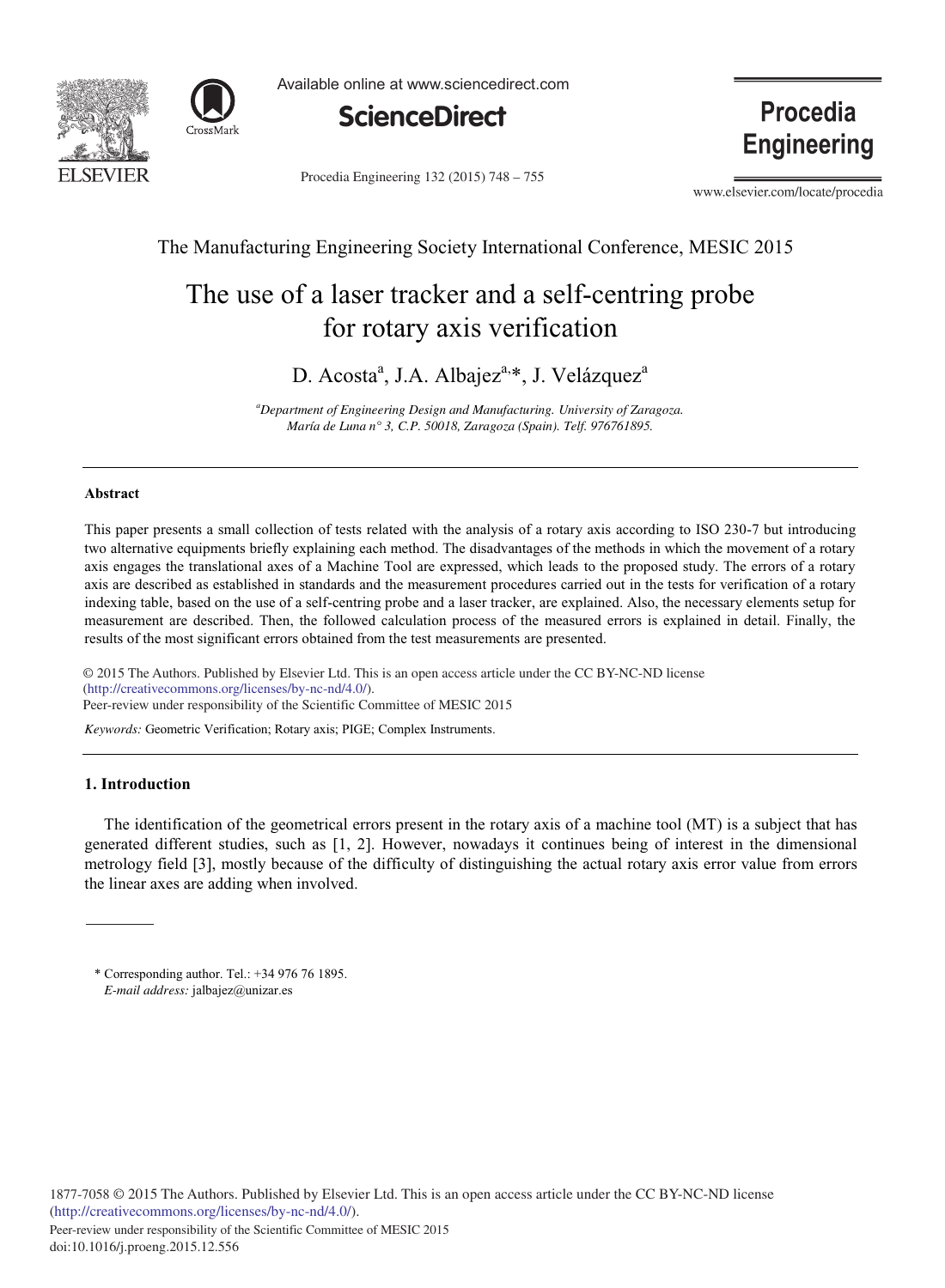Regarding a 5 axes MT, 12 Position Dependent Geometrical Errors (PDGE) caused by inaccuracies in the components of the axis , and 8 Position Independent Geometrical Errors (PIGE) due to assembly imperfections [4] can be found. Recent researches propose several methods that aim its identification [4-6], such as ISO standard 10791 [5] that describe non-loaded or quasi-static measures for the central line of a rotary axis and [7], where the R-Test has been used to identify the location errors of rotary axes. Measuring methods like cone frustum [2, 8], machining test [10] and touch-trigger probes [11] have been proposed for the measuring of the geometric errors in a 5 axis machine tool though double ball-bar methods have become really popular to evaluate the rotary axes [8, 9, 12]. However, most of them only consider the PIGE. After the study of the existing methods it can be concluded that nowadays there is not a single method able to fulfil the verification needs of any rotary axis in a general way, and is clear that the linear axes of the MT are involved depending on the measuring method used for verifying a rotary axis.

This article presents the verification procedure to identify the PIGE of a rotary indexing table using a Linear Displacement Sensor (LDS), a Self-Centring Probe (SCP) and a Laser Tracker (LT) in order to demonstrate the feasibility of using the LT and SCP for verifying an independent rotary axis. The error values calculation are made using a direct method by following the specification of the standard [4].

# **2. Rotary axis errors**

A rotary axis has six degrees of freedom that generate its movement and centring errors, Fig. 1, which can be difficult to distinguish from one another because their effects overlap, as the movement errors are unexpected relative displacements between the workpiece and the tool on the sensitive direction and the centring errors are deviations of the axis on the perpendicular directions, angularly or parallel to the central rotational axis due to structure or to working speed changes.

Current standards [4] describe a conventional method for the calibration of a rotary axis, which involves the use of a cylindrical or spherical reference object used to make the radial, axial and pendulum measure of an axis by means of capacitive, inductive or displacement sensors.



Fig. 1. (a) Movement and (b) Centring errors of a rotary axis.

Clearly, this standard offers certain guidance about the measuring devises to be used, however, since the errors of an axis are directly calculated from its linear deviations in the orthogonal directions, is possible to utilize other measuring devices.

Most of the studies conducted recently used a ball-bar (it is one of the measuring devices now considered in ISO 230-1:2012) in order to identify the geometric errors of a rotary axis in a direct way and not as a volumetric method, such as in the case of using the R-test method, which is more efficient than the ball-bar precisely because it allows the identification of multiple errors. Nowadays, this method is widely used, even if their measurement methodology requires the combination of movement of all axes, rotary and translational, with all the complications that entails.

This paper present the verification of an index table on which the calculation of Position Independent Geometric Errors is performed, opting for a direct identification by following the specifications of ISO 230-7 [4] standard. The study has made possible to analyse the feasibility of using measurement instruments not recommended in the standard such as a self-centring probe or a Laser Tracker. The methodology and the results of the experimental measurements using a LDS, a SCP and a LT are presented.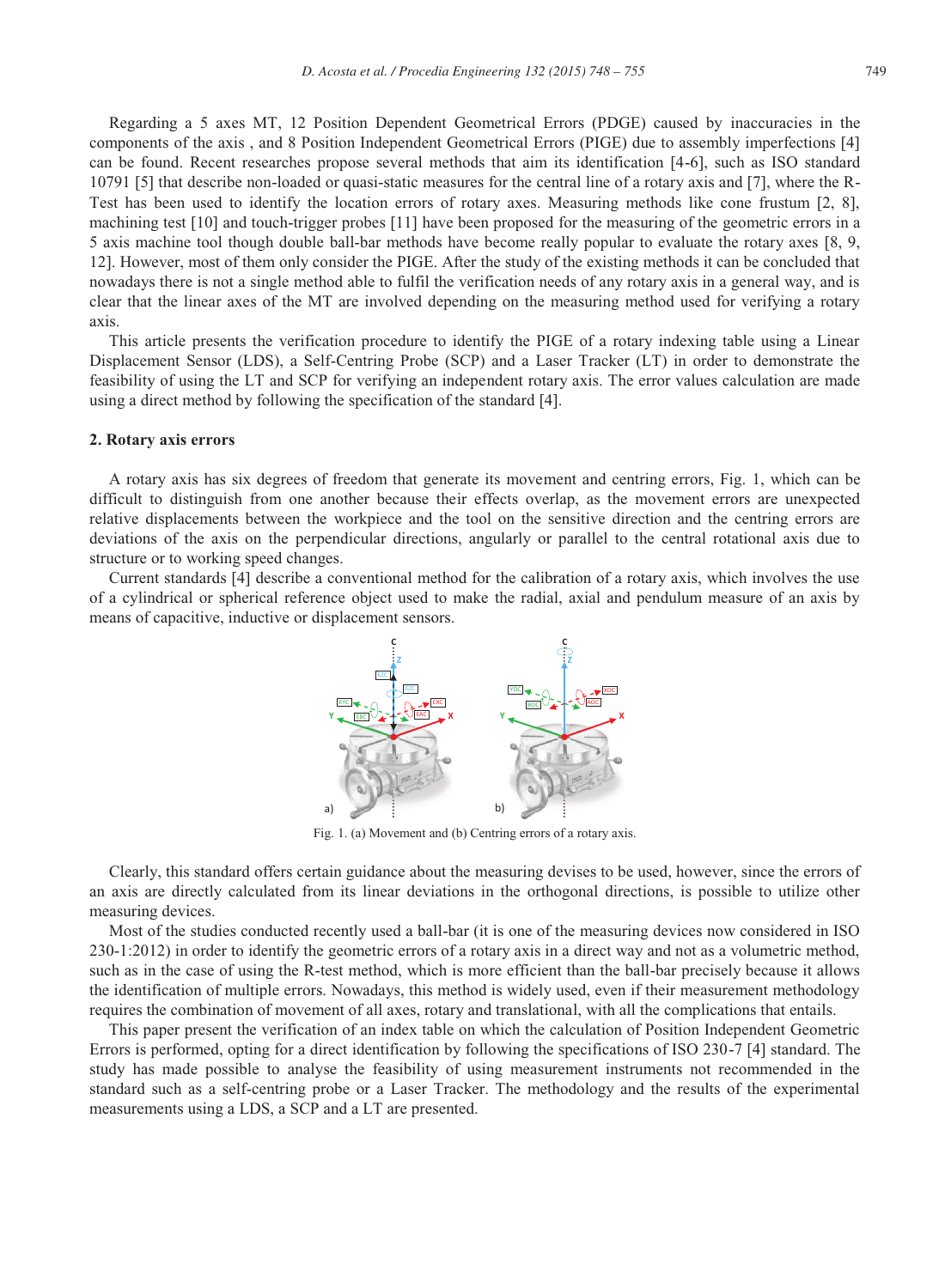#### **3. Experimental procedure**

The procedure mainly follows the guidance of the ISO 230-7 standard. A series of measurements that allow the calculation of the errors of a rotary axis have been done, taking as a case study a rotary table placed with an inclination of 90 degrees and horizontally aligned with the X axis of a milling machine.

As auxiliary measurement setup, a drill holder is placed in line with the central axis of the rotary table. This holds a rectified steel bar that serves as a measuring surface for the LDS, and at the same time is used to place the reflector whose position measures the LT or the calibrated sphere measured by the SCP. The measurements are made at two axial positions along the measured axis.

In order to make a proper comparison of their results, two measurement instruments are used simultaneously so data can be obtained with both systems in the same time frame. Two separate tests are carried out because the reflector and the sphere must be placed at the same point: In the first part, two dial indicators acting as LDS's and a LT are used; in the second part, the same LDS's are used along with a SCP. The specifications of each test are described in the following sections.

#### *3.1 Measurement Setup*

Test 1 involves two LDS and a LT. The magnetic base holding the LT reflector  $(4)$  is placed in the far end of the rectified steel bar  $(\overline{5})$  used as measuring surface for the LDS  $(2)(3)$  in the axial position 1, Figure 2. Regarding axial position 2, the LT magnetic base  $(\overline{S})$  is placed in the centre of the index table  $(1)$  by the drill holder and serves as measuring surface for the LDS  $(2)(3)$ , Fig. 2.



Fig. 2. Test 1 measuring setup in two axial positions.

A specific software (Spatial Analyzer) takes care of obtaining the data from the LT measurements. The 3D coordinates of the measured points are given in a coordinate system (CS) associated to the zero point of every axial position. This CS is constructed relating the base of the index table with the machine working table and the rotary central point. Afterwards the CS is translated to an axial position in order to obtain the measured point coordinates related to the index table position, Fig. 3.



Fig. 3. Test 1 Coordinate Systems (CS).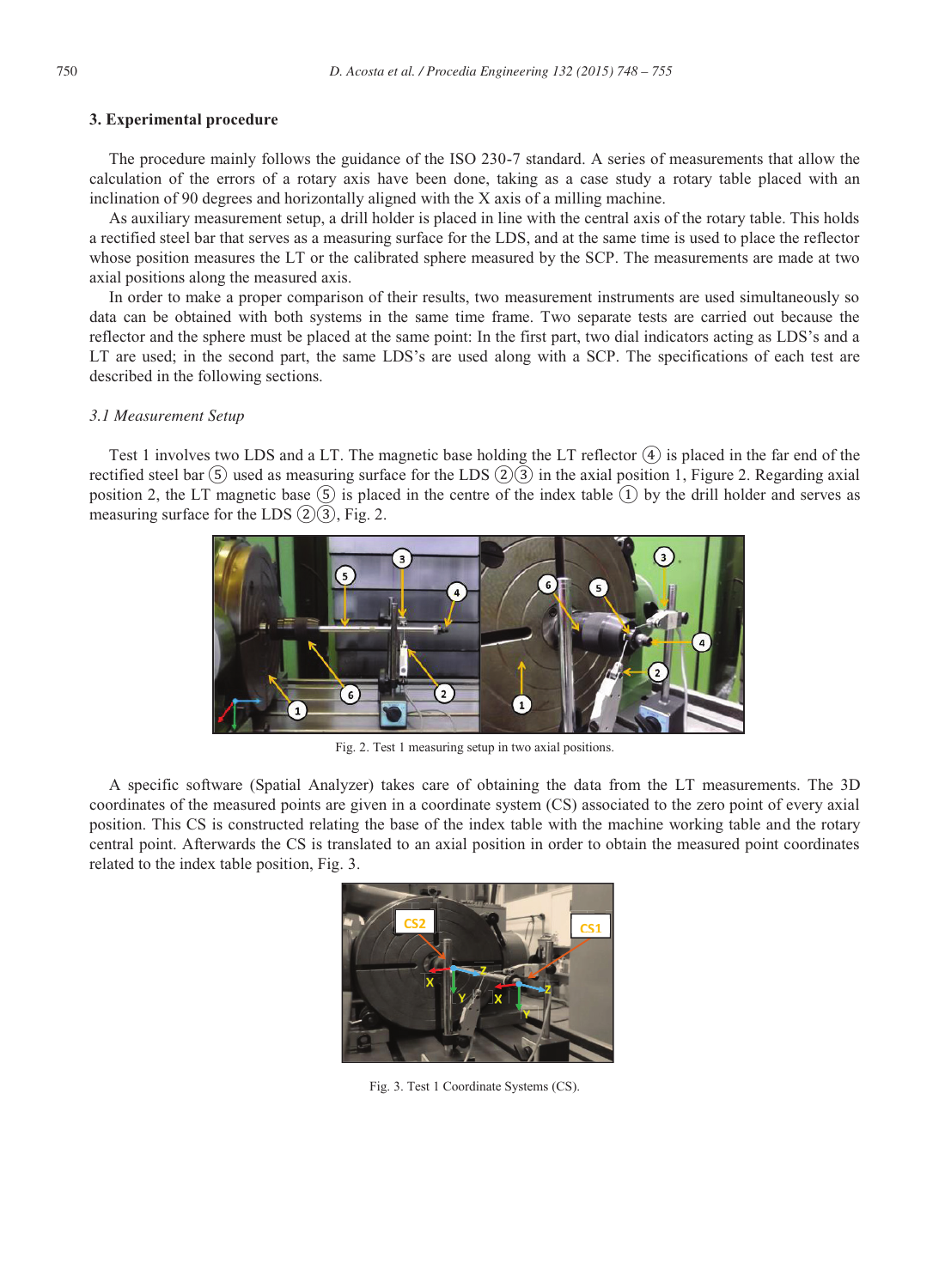In Test 2, Fig. 4, a SCP  $\overline{4}$ ) that measures the coordinates of the centre of a sphere placed in each of the two axial positions is used along with the same two dial indicators as LDS. The measuring precision sphere is attached to a magnetic base  $(\bar{7})$  in the far end (axial position 1) of the rectified steel bar  $(\bar{5})$  that serves as measuring surface for the LDS's  $(2)(3)$ . The bar is placed in the centre of the index table  $(1)$  by the drill holder  $(6)$ . The SCP measures the 3D coordinates of the sphere while simultaneously the LDS measures the deviations of the rotary axis. In axial position 2, the magnetic base  $(7)$  and the attached calibrated sphere are placed directly in the drill holder  $(6)$ . The LDS's  $(2)(3)$  take as measuring surface the edge of the magnetic base.

In both tests the LDS are placed in a lateral position, oriented to the X and Y axis of the second measuring device.



Fig. 4. Test 2 measuring setup in two axial positions.

The measurements in both axial positions are used to calculate the Radial and Pendulum Measurement Error, individually or combined, of the rotary axis C in the X and Y directions of the rotary indexing table. However, this test made only possible to obtain data to calculate the Axial Movement Error with the LT and SCP measurements whose Z coordinates can be used for this. It was necessary to carry out another test to obtain data to calculate this error with LDS's.

In this measurement set up, Fig. 5, a flatness reference standard attached to the centre of the rotary table is used as measuring surface for the LDS. One of them is put in contact with the reference, placing the measuring tip aligned in the very rotary centre so any axial deviations of the indexing table can be registered.



Fig. 5. Axial Movement Error measuring setup with LDS.

#### *3.2 Measuring procedure*

The rotary axis of the index table has been tested by making a unidirectional approach in the clockwise direction for a total measurement travel of 810 degrees, obtaining the coordinates of 8 measuring points per revolution every 45 degrees.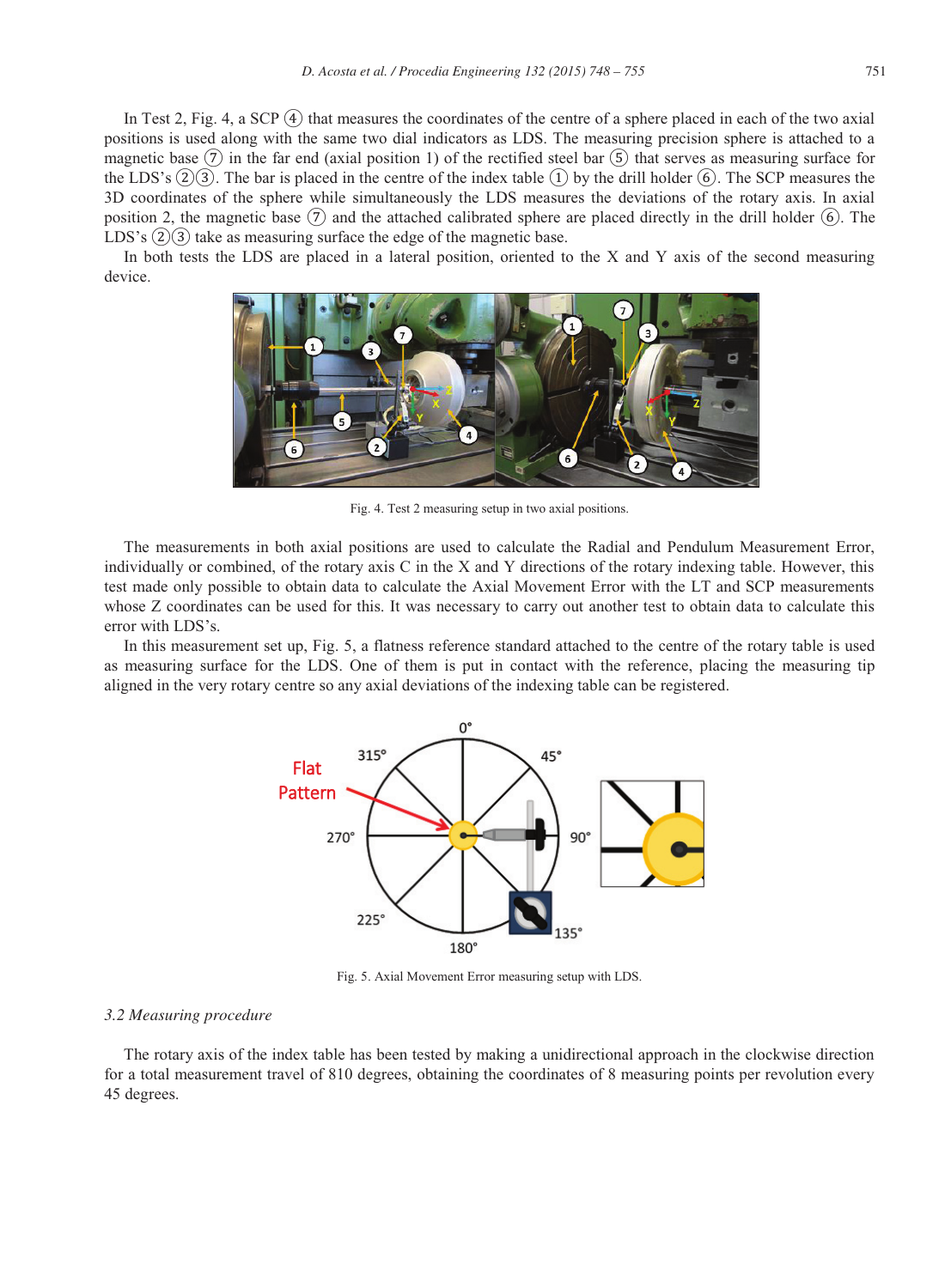Once the maximum travel is reached, the rotary table is tested in the opposite direction until reaching the starting point, obtaining the coordinates of the same measuring points. Fig. 6.

This rotary procedure and the data acquisition is always made in both directions, with a repetition of three times for every axial measuring position.



Fig. 6. Total measurement travel and measuring points of the rotary axis in both directions.

# **4. Results**

The obtained results of the calculation of the Radial Movement Error, the Pendulum Movement Error and the Axial Movement Error are presented according to current standard ISO 230-7 which specifies that errors must be presented as a single value. For a close comparison between measuring instruments graphics are shown, taking into account the correlativity of the methods used in each test and reflecting the synchronous error of the Total Radial or Pendulum Error.

#### *4.1 Radial Movement error comparison*

The Radial movement errors are calculated from the measures made in the axial position 2 of both tests. The errors obtained from Test 1 show similar results for the total error and for each axis. The Total Radial Movement Error calculated with LDS has an absolute range of -21 to 5 micrometres, while the measured error range with LT is of -22 to 6 micrometres, which means a difference of only 2 micrometres. In both cases, the maximum error is reached in the 270 degrees point. The trend and behaviour is the similar in all measurement points.

The calculated errors for axes X and Y show a similar behaviour, where the magnitude of the calculated errors with LDS is of 28 to 18 micrometres respectively, though for the LT is of 28 micrometres for the X axis and 20 micrometres for the Y axis.

The next table shows the synchronous error values for the calculated errors. The values of the asynchronous error are of 1,7 micrometres for r( $\theta$ ), 1,2 micrometres for EXC( $\theta$ ) and 1,5 for EYC( $\theta$ ).

Table 1. Synchronous error value comparison of the test 1 Radial Movement Error.

| Error                | <b>Synchronous error Value</b> |           |
|----------------------|--------------------------------|-----------|
|                      | LDS (mm)                       | $LT$ (mm) |
| $r(\theta)$ Test 1   | 0,0261                         | 0,0282    |
| $EXC(\theta)$ Test 1 | 0,0281                         | 0,0285    |
| $EYC(\theta)$ Test 1 | 0,0178                         | 0,0208    |

The results of the calculation of the errors measured on Test 2 reflect a similar behaviour between both measurement instruments, with certain differences in wideness regarding the maximum and minimum error as can be seen in Fig. 7. The synchronous error value for the Total Radial Movement Error measured with LDS is of about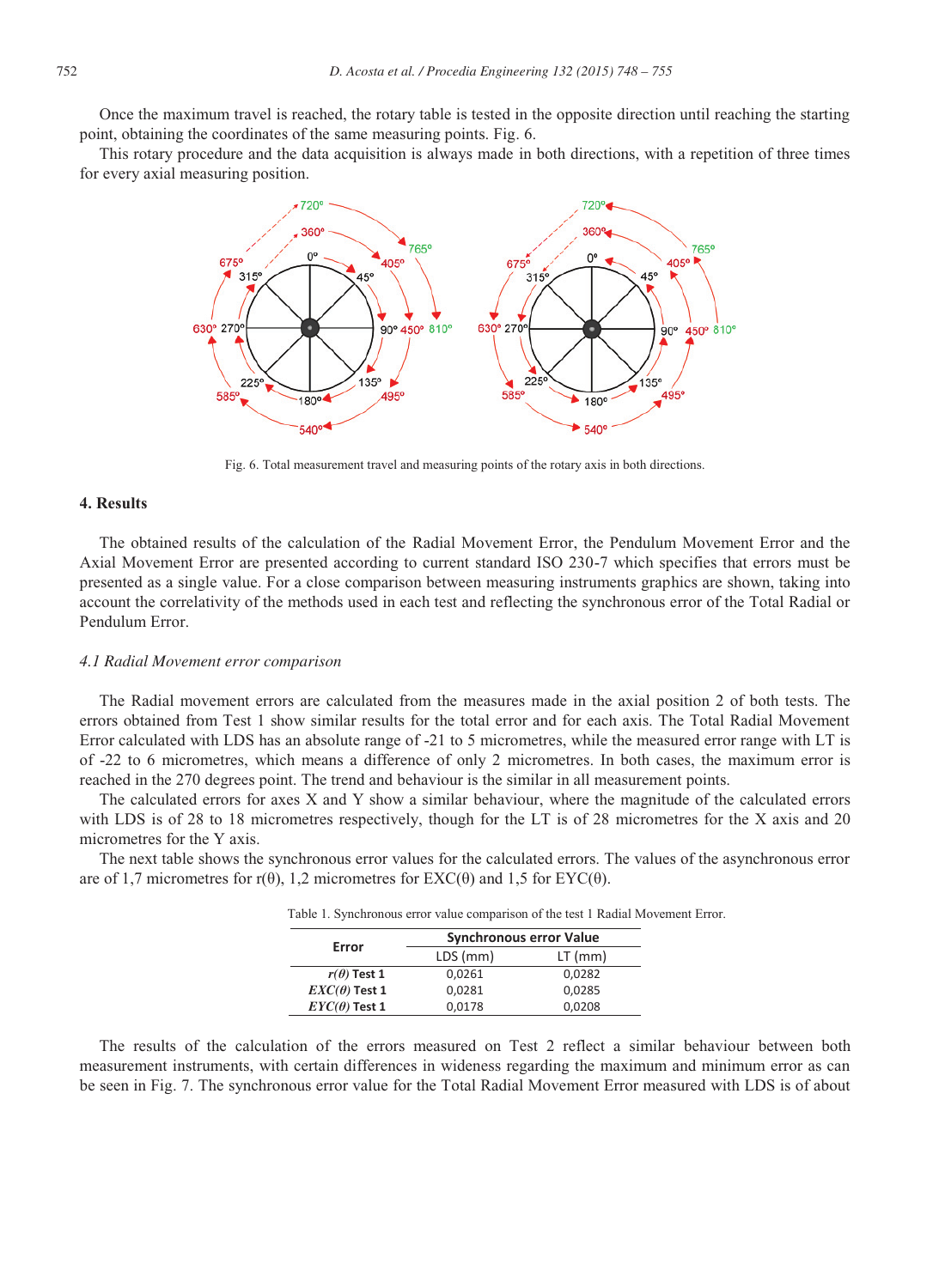60 microns, and of 63 microns with SCP. On the other hand, the Radial Movement Errors for the X and Y axes calculated with LDS and SCP also have a similar trend, although their error ranges are smaller, being of about 35 micrometres for the X axis and of 53 micrometres for the Y axis. The asynchronous error values of the Radial Movement Errors on Test 2 are in a range of 2,7 to 3,7 micrometres. The synchronous values of the Radial Error are shown in Table 2.



Fig. 7. Synchronous  $r(\theta)$  error measured in Test 2.

Table 2. Synchronous error value comparison of the Test 2 Radial Movement Error.

| Error                | <b>Synchronous error Value</b> |          |  |
|----------------------|--------------------------------|----------|--|
|                      | LDS (mm)                       | SCP (mm) |  |
| $r(\theta)$ Test 2   | 0.0607                         | 0,0636   |  |
| $EXC(\theta)$ Test 2 | 0.0350                         | 0.0320   |  |
| $EYC(\theta)$ Test 2 | 0,0485                         | 0,0531   |  |
|                      |                                |          |  |

#### *4.2 Pendulum Movement Error comparison*

The Pendulum Movement Errors resulting of the measurement with LDS and LT shows an amplitude of 114 and 94 arc seconds respectively for the Total part of the error. Relative to the calculated errors for each axis, this shows an error range of -44 to 42 arc seconds with LDS for the X axis and of 78 to 10 arc seconds for the Y axis, while the calculated errors with the measurements made with LT are in a range of  $\pm 32$  arc seconds for the X axis an of -78 to 19 arc seconds for the Y axis. In Table 3 can be seen the values of the synchronous error of the Pendulum Movement Error in Test 1. The maximum difference between the two measuring methods is of 20 arc seconds or 0,006 degrees.

| Table 3. Synchronous error value comparison of the Test 1 Pendulum Moveme |                                |             |  |  |
|---------------------------------------------------------------------------|--------------------------------|-------------|--|--|
|                                                                           | <b>Synchronous error Value</b> |             |  |  |
| Error                                                                     | SDL (arcsec)                   | LT (arcsec) |  |  |
| $p(\theta)$ Test 1                                                        | 114,73                         | 94.75       |  |  |
| $EAC(\theta)$ Test 1                                                      | 86,02                          | 64.98       |  |  |
| $EBC(\theta)$ Test 1                                                      | 88,50                          | 98,22       |  |  |

Table 3. Synchronous error value comparison of the Test 1 Pendulum Movement Error.

Fig. 8 shows how the trend of the synchronous error of the Total Pendulum Movement Error calculated with LDS and LT are very similar, being contained in a range of -40 to 85 arc seconds approximately. The Pendulum Movement Errors of the axis X and Y present the same trend.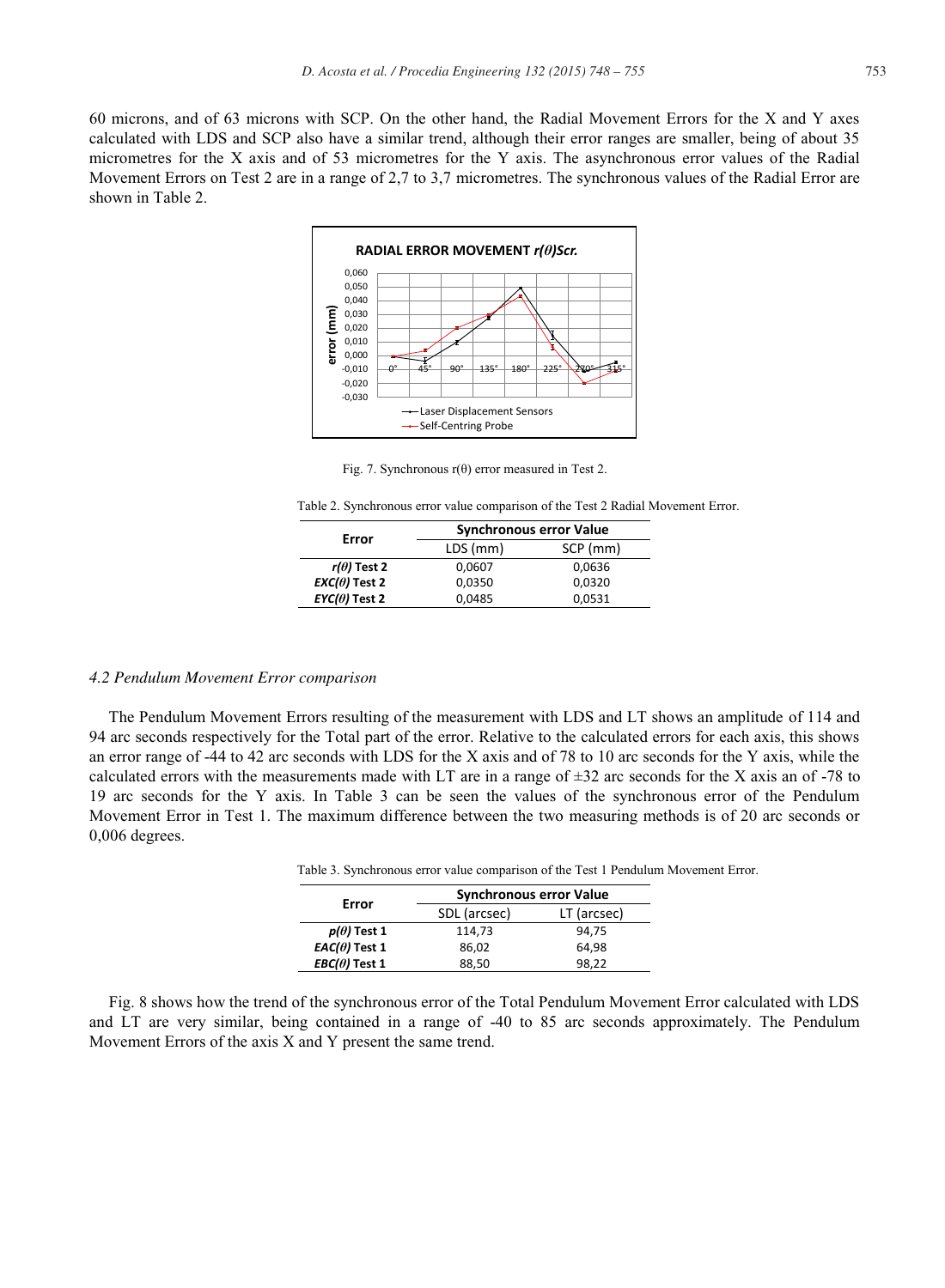

Fig. 8. Synchronous  $p(\theta)$  error measured in Test 1.

The synchronous error value of the Pendulum Movement Errors obtained with the measures of LDS and LT in Test 2 can be seen in Table 4. The Total Pendulum Movement Error measured with LDS has been calculated to be in a range of -67 to 74 arc seconds, and the error calculated with LT measures in a range of -67 to 69 arc seconds. Calculated Pendulum Movement Errors for the X axis measured with LDS and LT are in a range of -74 to 8 arc seconds and -68 to 10 arc seconds respectively, while the Pendulum Movement Errors for the Y axis are in a range of -24 to 57 arc seconds and -41 to 51 arc seconds with LDS and LT respectively. Trends of calculated errors are similar in all cases.

Table 4. Synchronous error value comparison of the Test 2 Pendulum Movement Error.

| Error                | Synchronous error Value |              |  |
|----------------------|-------------------------|--------------|--|
|                      | LDS (arcsec)            | SCP (arcsec) |  |
| $p(\theta)$ Test 2   | 142,09                  | 135,76       |  |
| $EAC(\theta)$ Test 2 | 82,12                   | 78,25        |  |
| $EBC(\theta)$ Test 2 | 81,52                   | 93,15        |  |

## *4.3 Axial Movement Error comparison*

Conversely to what happened with Radial and Pendulum Movement Errors on both tests, where the results not allowed a comparison due to the influence of positioning of the measurement element onto the centre of the table, the Axial Movement Error was measured in a way that made possible the comparison of the results obtained with each measuring instrument. The values of the Asynchronous Axial Movement Error are of 0,9, 1,3 and 1,4 micrometres for LDS, LT and SCP measures respectively. Fig. 9 shows the comparison of the synchronous Axial Error calculated with each measurement instrument. All trends are similar and the error value is of about 12 micrometres.



Fig. 9. Synchronous EZC (θ) error. Measurement instrument comparative.